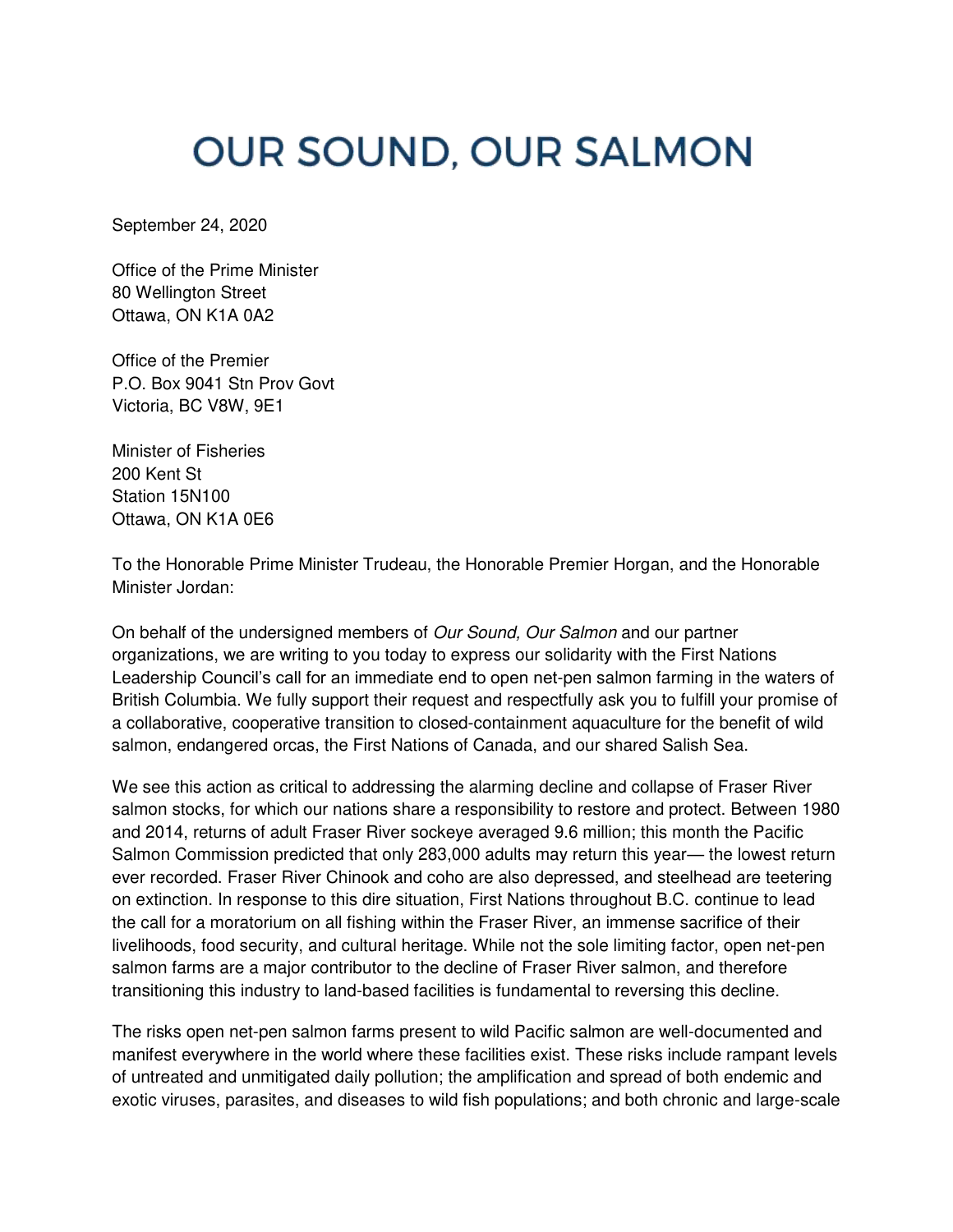escape events in which farmed salmon endanger their wild counterparts through competition, genetic introgression, escapee-recovery efforts, and further amplification and spread of harmful pathogens by escaped fish. In 2018, Washington State passed a landmark law banning all open Atlantic salmon net-pens on the grounds that they pose an unacceptable risk to wild salmon, the orcas that depend on them, and the greater health of Puget Sound and the Salish Sea.

As noted by the FNLC in their June press release, the owners of B.C.'s open net-pen operations themselves reported that during a coastwide sea lice outbreak this summer, 37% of farms across all regions exceeded government-mandated sea lice limits put in place to protect wild salmon. The only area where sea lice infection rates did not exceed that limit was the Broughton Archipelago, where five farms have recently been removed at the request of local First Nations. Sampling by independent biologists discovered juvenile salmon throughout the coast that migrated near these open net-pen farms were infected with potentially lethal levels of sea lice, amplified and spread by these infected facilities. These outbreaks lasted several months, and were most severe in the Discovery Islands, where 94% of all juvenile Pacific salmon tested were found to be infected with sea lice. The inability of the industry to meet even the minimum requirements set by the Canadian government in a timely manner despite their best efforts is a clear indicator that open net-pen salmon farms and wild salmon recovery cannot coexist, particularly in the Discovery Islands.

The Cohen Commission, which published its landmark study on how to reverse the decline of Fraser River salmon in 2012, recommended the Minister of Fisheries remove the open net-pen farms in the Discovery Islands by September 30, 2020, unless "such farms pose at most a minimal risk of serious harm to the health of migrating Fraser River sockeye salmon." The Department of Fisheries and Oceans (DFO) has yet to take action to fulfil this recommendation, despite – as noted by the FNLC – DFO's own reports clearly showing the negative impacts to Fraser River salmon. We support the FNLC's greater call for the removal of all salmon farms from British Columbia's marine environment, starting with the removal of the Discovery Island open net-pen salmon farms. This action is critical to wild salmon recovery and the health of the Salish Sea and its marine wildlife, especially orcas.

Both the Northern and Southern Resident orca communities are listed under the Species At Risk Act (SARA); the Southern Resident community, the most transboundary population of Resident orcas, is also listed under the U.S. Endangered Species Act (ESA). These two populations are fish-eating communities of orcas and are uniquely dependent on salmon that migrate through British Columbia waters to return to rivers in both the U.S. and Canada. A lack of available prey is noted by both the U.S. and Canada as a significant threat to both the Northern and Southern Residents, and is widely recognized as the primary factor contributing to the continued decline of the Southern Resident community. Without adequate food, the Southern Resident orcas are struggling to give birth to healthy calves, have reduced growth rates and adult lengths, and poor body condition has been noted in multiple members of the population.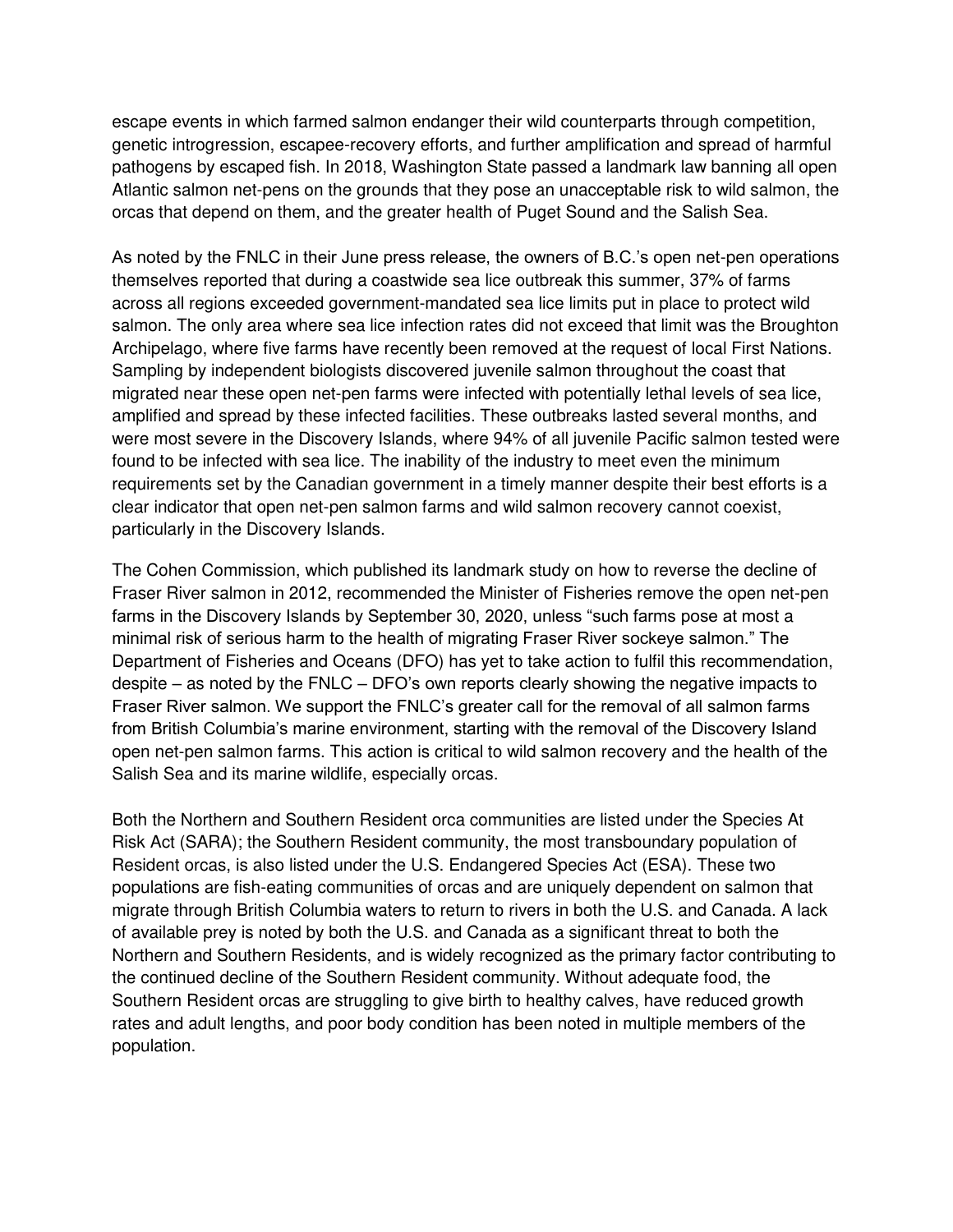Resident orcas have incredibly strong family bonds, living in family groups led by elder females, with both male and female offspring staying with their mother for her entire life. A lack of food is leading to changes in the social cohesion of the Southern Resident orcas, forcing them to spend more time apart to forage in different areas, and to changes in their habitat use. As the number of salmon returning to the Fraser River has declined, the Southern Resident community is spending less time in their historic summer home of the Salish Sea. In the past, all three pods (J, K, and L) were regularly seen in the Salish Sea during the summer, giving the entire population an opportunity to engage in social behaviors such as the famous "superpod" greeting ceremonies. However, without enough food available in the Salish Sea, the Southern Residents are looking for salmon elsewhere, an alarming change in behavior and habitat use that may have long-term effects on the survival and the unique culture of this community.

To protect Northern and Southern Resident orcas and their unique cultures, we must protect and recover the salmon these populations depend on. The recent announcement of a newly born calf and several additional pregnant females in this struggling group of orcas is welcome and encouraging news, but greatly increases the urgency to ensure these new and expectant mothers have the resources they need to carry these calves to term, give birth to healthy babies, and support these young, dependent orcas – especially an abundant and available supply of salmon.

The coastwide removal of dangerous open-net salmon farms is critical for the health and recovery of the Northwest's wild Pacific salmon and killer whale populations. We stand firmly in solidarity with the FNLC in supporting their request for the removal of all salmon farms from B.C. waters. Last year, the Canadian government committed to remove all salmon farms from the Broughton Archipelago at the request of the local First Nations. We urge you to continue this reconciliation and honor the FNLC in their call for a similar agreement to remove facilities that are operating in their traditional waters without their consent.

We recognize salmon are fundamental to the cultures and economies of First Nations throughout British Columbia, and both salmon and orcas are deeply intertwined with the heritage of this region. Open net-pen salmon farms are contributing to the decline of wild Pacific salmon and the First Nations' ways of life.

To protect salmon, orcas, and to respect the rights of First Nations, we urge you to answer the FNLC's call to action and bring an immediate end to all open-net salmon farms in British Columbia.

Regards,

Colleen Weiler Jessica Rekos Fellow Whale and Dolphin Conservation Kurt Beardslee Executive Director Wild Fish Conservancy